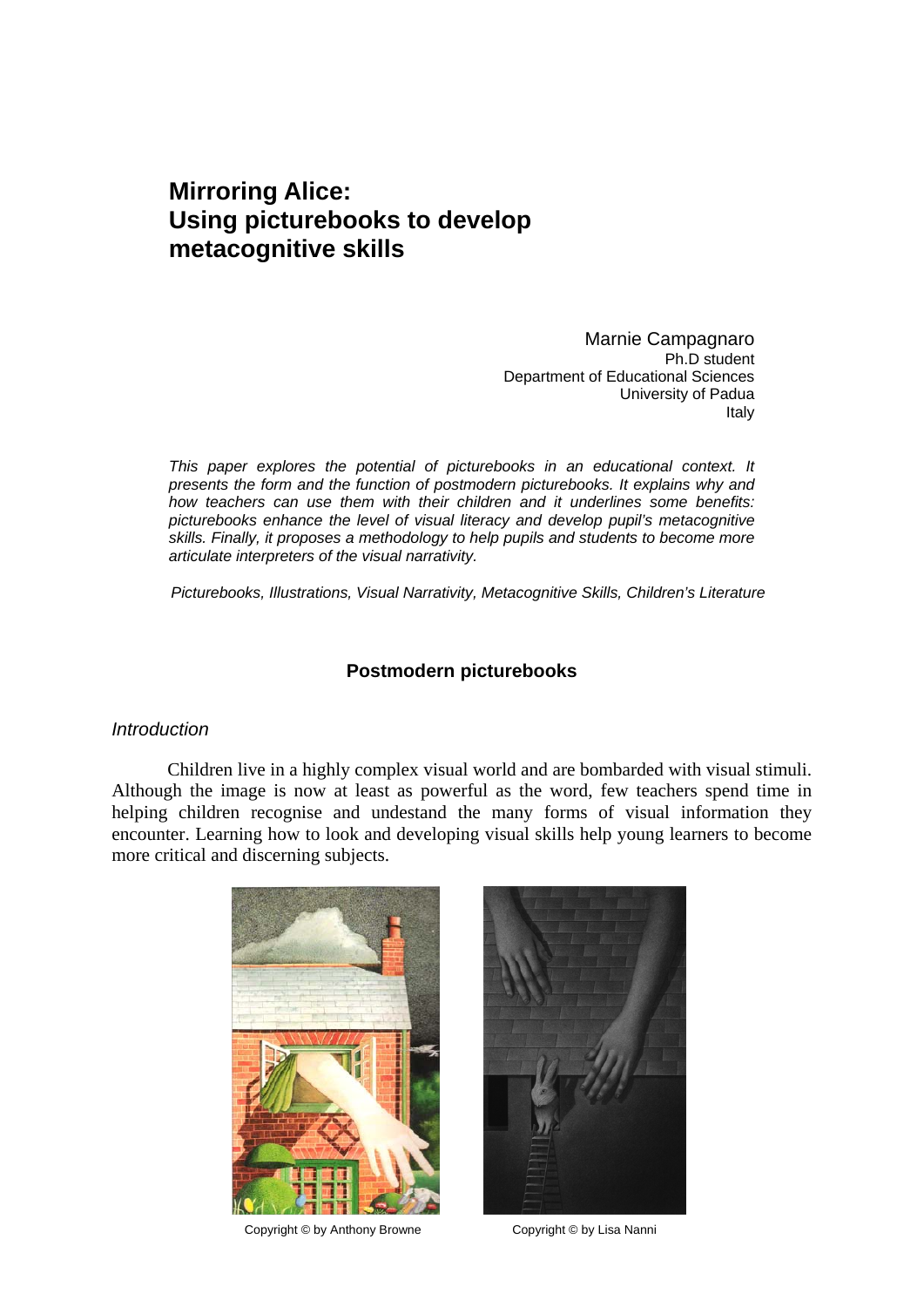## *A silent revolution*

In recent years, a silent revolution has deeply modifies an important branch of children's literature. The picturebook has become a very sophisticated object: it masterly combines two parallel types of narrative, the verbal and the visual, to create a medium unlike any other that encourages an active and critical interpretation of its contents in a multi-modal way.

This assertation is confirmed by a high number of international studies which analyse picturebooks from different perspectives: as educational vehicles, as objects for art history, focusing on the thematic and stylistic diversity or on the visual and design approaches, giving evidence of the internal dynamics of the picturebook structure or discussing the complex interaction of words and image from the semantic point of view (Roxburgh, 1983; Nodelman, 1988;



Copyright © by Chiara Carrer

Mitchell, 1994; Evans, 1998; Spitz, 1999; Nikolajeva and Scott, 2001; Kress and Van Leeuwen, 2006).

# *Postmodern picturebooks*

"Thinking directly in terms of colours, tones, images, is a different operation technically from thinking in words" (Dewey, 1978).

In this context, picturebooks are an extraordinary resource to approach the postmodern complexity because they lead young readers into a world of alternative meanings. The picturebook "is thus not just a form of text, it is also a process" (Lewin, 2001): it arises questions which children have to deal with, it invites them to fill semantic gaps, it rouses their intellectual curiosity and aestetic pleasure, it stimulates their imagination because of the appealing use of visual metaphors. The different possibilities of interpretation of these picturebooks encourage children to play an active role towards the narrative and visual text. On the one hand they can give free play to their imagination: original pictorial solutions offer children new imaginative horizons to play with and enrich their visual wealth of experience. On the other, children are stimulated to look carefully for details and make connections between text and pictures in order to infer the meaning of the picturebook.



Copyright © by Simone Rea

These achievements lead them to develop their own visual vocabolary and to discover how a pictorial symbolic system works.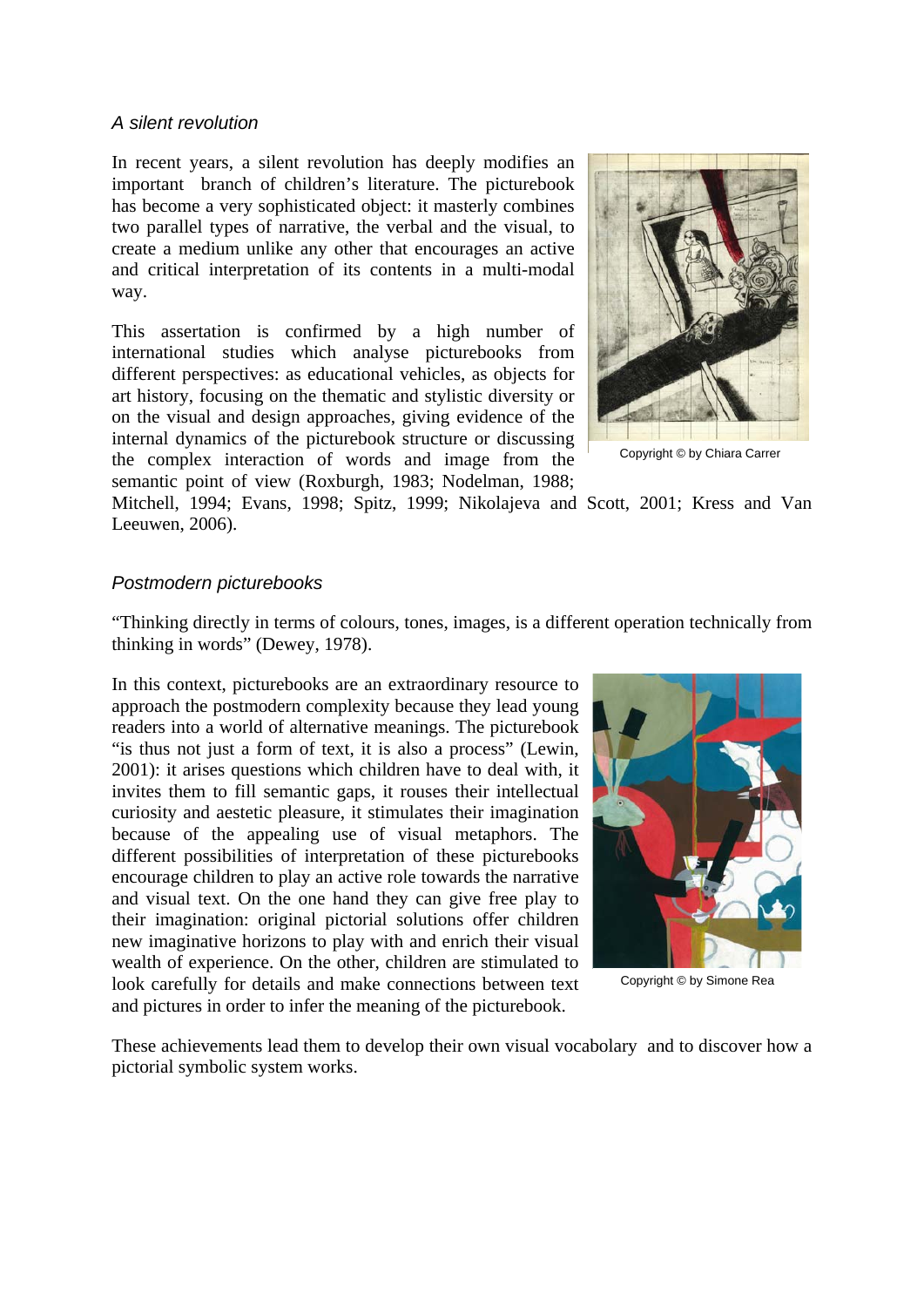# *Exploiting visual literacy to develop metacognitive skills*

Children have no difficulty in analysing most of the visual metaphors depicted in picturebooks (Arizpe and Styles, 2003). Visual image is, in fact, more effective than spoken or written language in evoking an affective response from the reader (Gombrich, 1965). Adopting a Vygotskijan approach, the teacher can stimulate children to move their attention from a first level of response, more immediate and sensuous such as the emotional and aesthetic response, to a second one where the cognitive and symbolic meanings of the narrative are involved. Through the pictures, teachers and children can find a "fertile soil" to learn how to develop metacognitive skills.

External visual elements such as composition, line, form, dimension, pattern, colour and texture are part of a visual sintax that helps children to find out and carefully reflect upon the different symbolic interpretations of a picturebook.



Copyright © by Tony Ross





Copyright © by Lisbeth Zwerger



Copyright © by Emanuele Luzzati



Copyright © by Chiara Carrer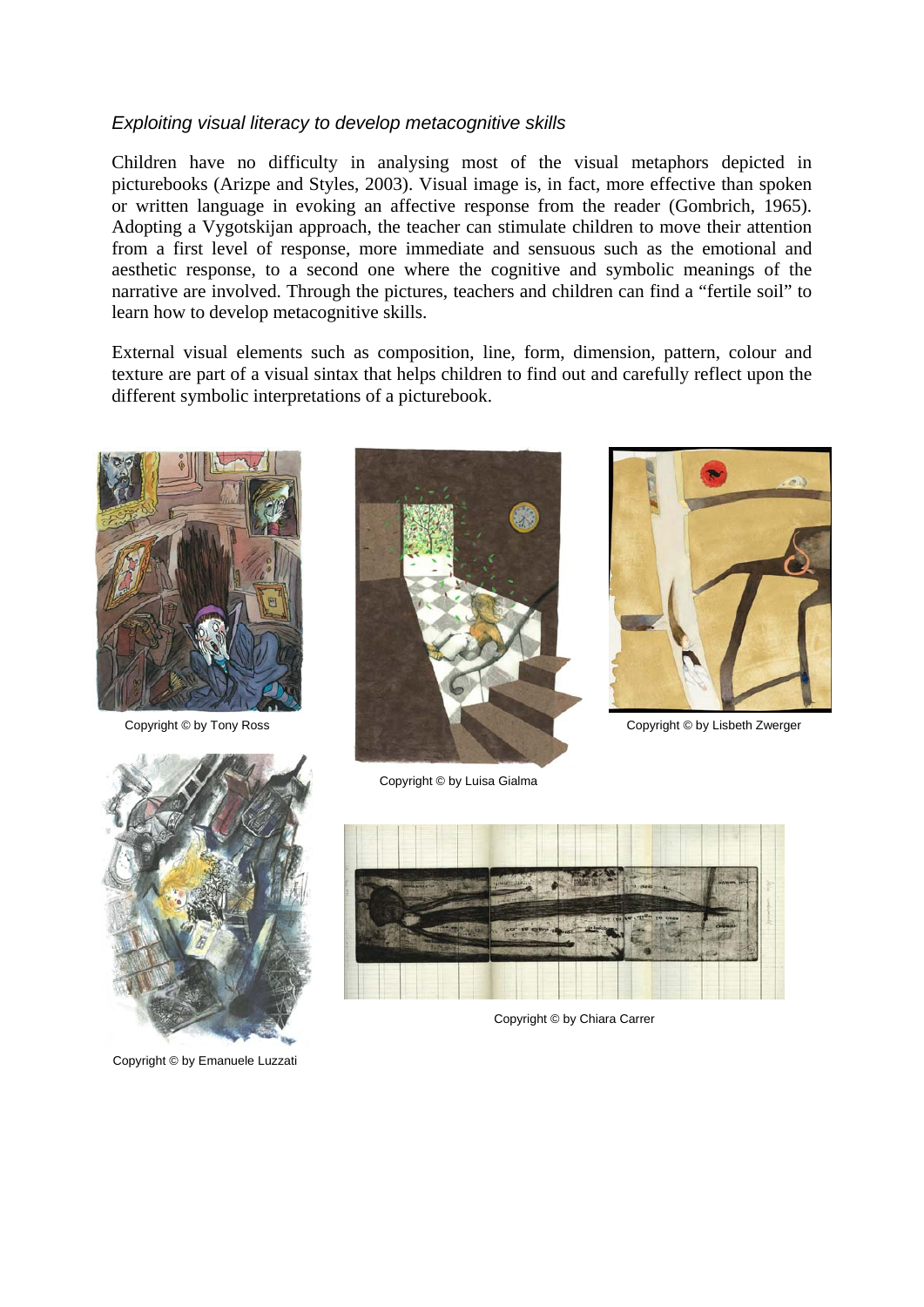From the educational point of view, this approach undoubtedly brings three important advantages within the classroom: the first one is the possibility for all children to have equal access to the discussion about pictures and the illustrator's intents, even for younger children, inexperienced readers or readers with learning difficulties, "pictures provide a landscape in which minds can meet for contemplation rather than competition" (Bromley in Arizpe and Styles, 2003). Secondly, while trying to unravel the intriguing visual sequences of a picturebook, children reflect upon their past and learn to manipulate their memories. Past experience becomes a meaningful medium to search for similarity or to explore differences. Finally, encouraging young readers to talk about their "visual" ideas creates a good environment to work within each other's "zone of proximal development": children get pleasure in co-operating in the negotiation of the different meanings and become conscious of the process that leads them to elaborate their own personal interpretation of the narrative.

# **A methodological proposal**

"What is the use of a book," thought Alice, "without pictures or conversations?"

(*Alice in Wonderland*, Lewis Carroll, 1865)

## *One text, several pictures*

With young readers or inexperienced ones, words may form a barrier but visual image is universal: children demonstrate an ability to decode symbolism, identify intertextual links, construct a virtual text, understand feelings and behaviour and have an emotional engagement with the important human issues in the book (Arizpe and Styles, 2003). The proposal consists in reading together a story (such as Alice in Wonderland, see Appendix A), presenting many different picturebooks of that story within the classroom and, then, starting a group discussion which gives the opportunity to listen to the ideas of all peers about some similar or different visual stimuli.



Copyright © by Paolo D'Altan Copyright © by Alessandro Sanna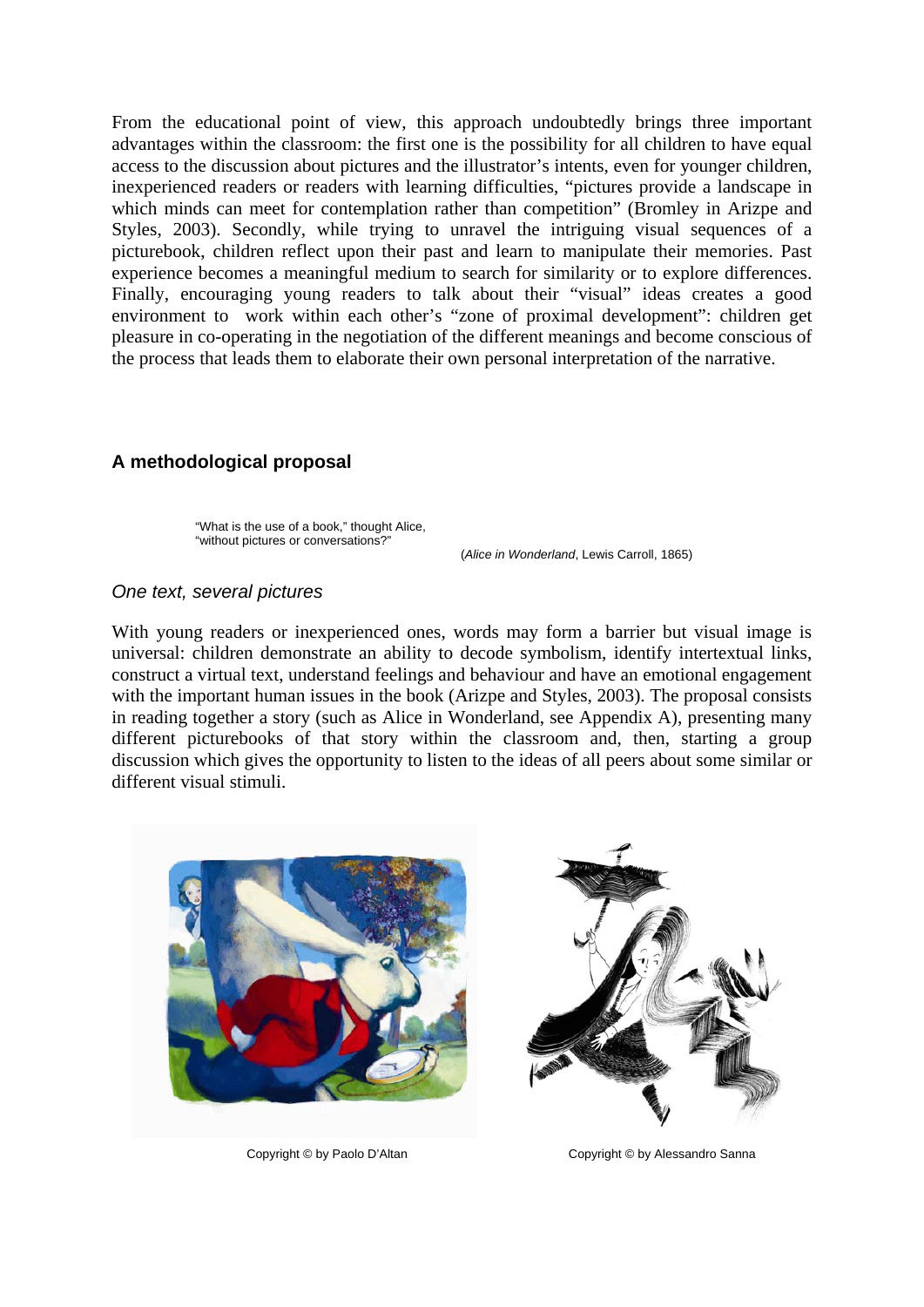While discussing with the teacher and peers about the different visual narratives, children improve their visual skills: through comparing and contrasting more picturebooks, they become conscious of different pictorial styles, creative processes and symbolic clues used by artists.



Copyright © by Arthur Rackham



Copyright © by Helen Oxenbury



Copyright © by Emanuele Luzzati



Copyright © by Anne Herbauts

They start paying attention to image, details, light, colours, facial expression, body language as techniques the artists use to convey emotion, ideas and relationships. Looking at more picturebooks stimulates their ability to put themselves in the artist's head and imagine how he wanted the reader to react to certain scenes.

The methodological approach can be summarise as follows:

- listening to the narrative text
- looking at more picturebooks regarding the same narrative text
- discussing the different pictorial artist's approaches
- making connections and coming up with explanations about different artist's interpretation
- stimulating meaning-making process by reflecting on the relationship between the verbal and the visual texts
- using inference (memory's land) to detect pictorial symbolic systems
- elaborating one's own visual preference/interpretation

This process will consenquently help them to go inside their own heads and to describe what they are thinking and feeling as regards to different pictorial narratives, expressing their own preference about stylistic choices and visual impact of pictures. Thanks to the group discussion, children can go through images again and revise their first visual reading opinions.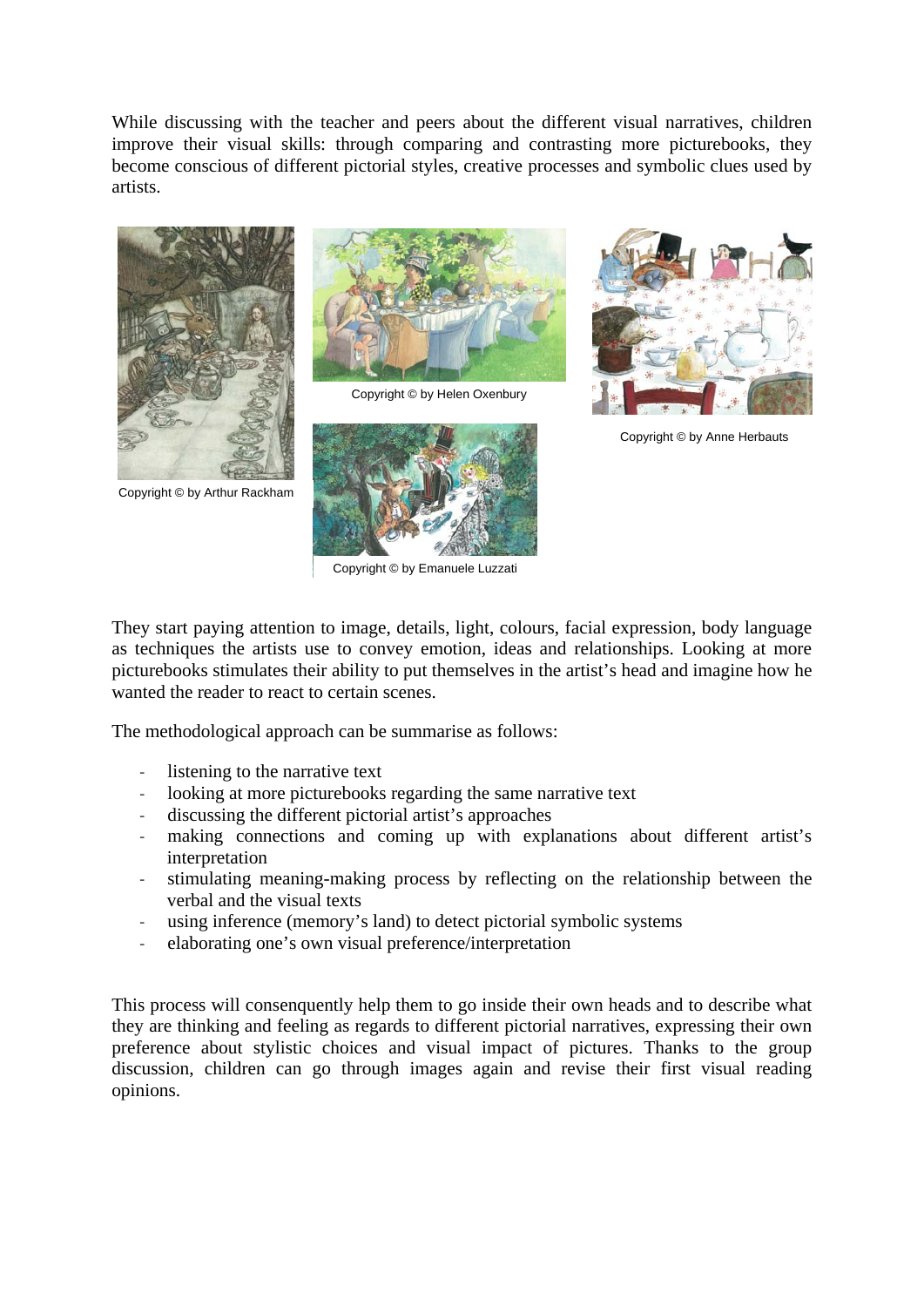## **Conclusions**

"Much of the process of education consists of being able to distance oneself in some way from what one knows by being able to reflect on one's own knowledge" (Bruner, 1986).

The revisitation of one narrative text through many different pictorial narratives has a high educational value, particularly for the purpose of developing metacognitive skills: it provides a meaningful context to reflect not only on one's ability to decode visual narratives but most significantly on how to become articulate interpreters of the visual.

Picturebooks are mirrors in which children see themselves reflected and through which they become conscious of their skills as thinkers, learners and users of language.





Copyright © by Suzy Lee

Copyright © by Lucio Schiavon

## **References**

Arizpe, E., Styles, M. (2003). Children Reading Pictures: Interpreting visual texts. London: Routledge.

Bruner, J. (2003). La mente a più dimensioni. Roma: Gius. Laterza & Figli.

Dewey, J. (1978). Art as Experience, New York: Doubleday.

- Evans, J. (1998). What's in the Picture? Responding to Illustrations in Picture Books, London: Cassel.
- Gombrich, E.H. (1965). Arte e Illusione: Studio sulla Psicologia della Rappresentazione Pittorica. Torino: Giulio Einaudi Editore.
- Kiefer, B.Z. (1995). The Potential of Picture Books: From Visual Literacy to Aesthetic Understanding, Englewood Cliffs, NJ and Columbus, OH: Merrill.

Kress, G. and Van Leeuwen, T. (2006). Reading Images: The Grammar of Visual Design. London: Routledge.

Lewin, D. (2001). Reading contemporary picturebooks. London: RoutledgeFalmer.

- Mitchell, W. J. T. (1994). Picture Theory: Essay on Verbal and Visual Representation. Chicago: University of Chigago Press.
- Nikolajeva, M., Scott, C. (2001). How Picturebooks Work. London: Routledge.
- Nodelman, P. (1988). Words About Pictures: The Narrative Art of Children's Picture Books. Athens: The University of Georgia Press.

Roxburgh, S. (1983). "A picture equals how many words? Narrative theory and picture books for children". The Lion and the Unicorn 7-8.

Spitz, E. H. (1999). Inside Picture Books. New Haven: Yale University Press.

Vygotskij, L. (1990). Pensiero e linguaggio. Roma: Gius Laterza & Figli.